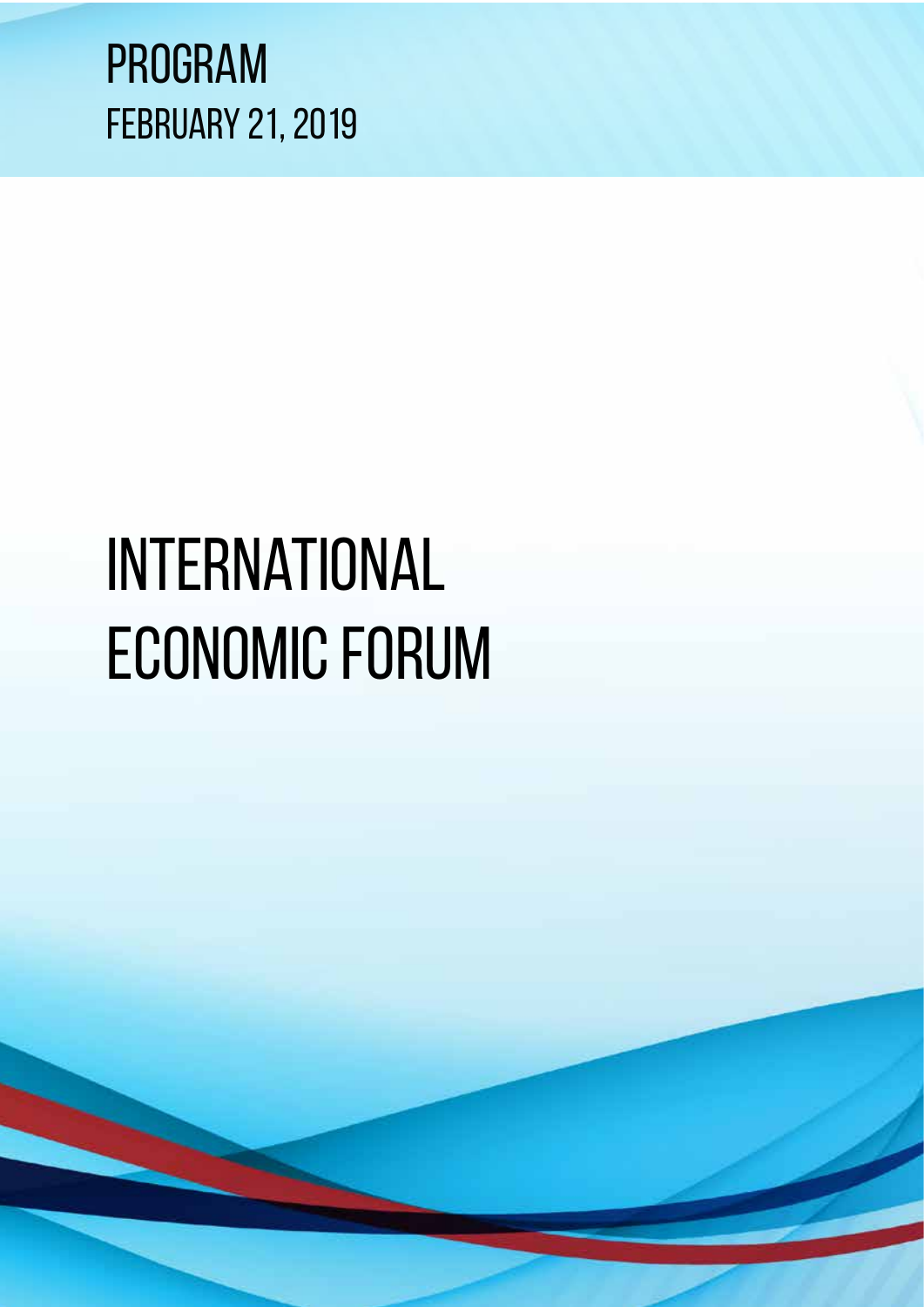# **International Economic Forum**

## **Welcome and Introduction**



#### **Heather Johnston**

Heather Johnston is the Founder and Executive Director of U.S. Israel Education Association (USIEA). Her more than 20-year involvement with Israel has afforded her a unique position to work dynamically inside the U.S.-Israel relationship as an educator and entrepreneur, leading advanced, educational tours for Senior Members of Congress, who are primarily Chair Persons on committees related to Israel.

### **Speakers**



#### **Avi Zimmerman**

Avi Zimmerman serves as the President and Co-Founder of the Judea Samaria Chamber of Commerce and Industry, the Executive Director of the American Friends of Ariel and the City of Ariel's international representative. As Chamber president, he engages Israeli and Palestinian business owners through a growing business network that promotes a thriving and sustainable regional economy.



#### **Dr. Michael Oren**

Dr. Michael Oren is the Deputy Minister in the Prime Minister's Office and a member of Knesset where he served on the Foreign Affairs, Defense, and Constitutional Committees and initiated efforts to improve Israel's public diplomacy and fight BDS. He chaired a Special Sub-Committee that dealt with Israel's most sensitive international issues. Dr. Oren served as Israel's Ambassador to the United States from 2009-2013. He was instrumental in obtaining U.S. defense aid, especially for the Iron Dome system.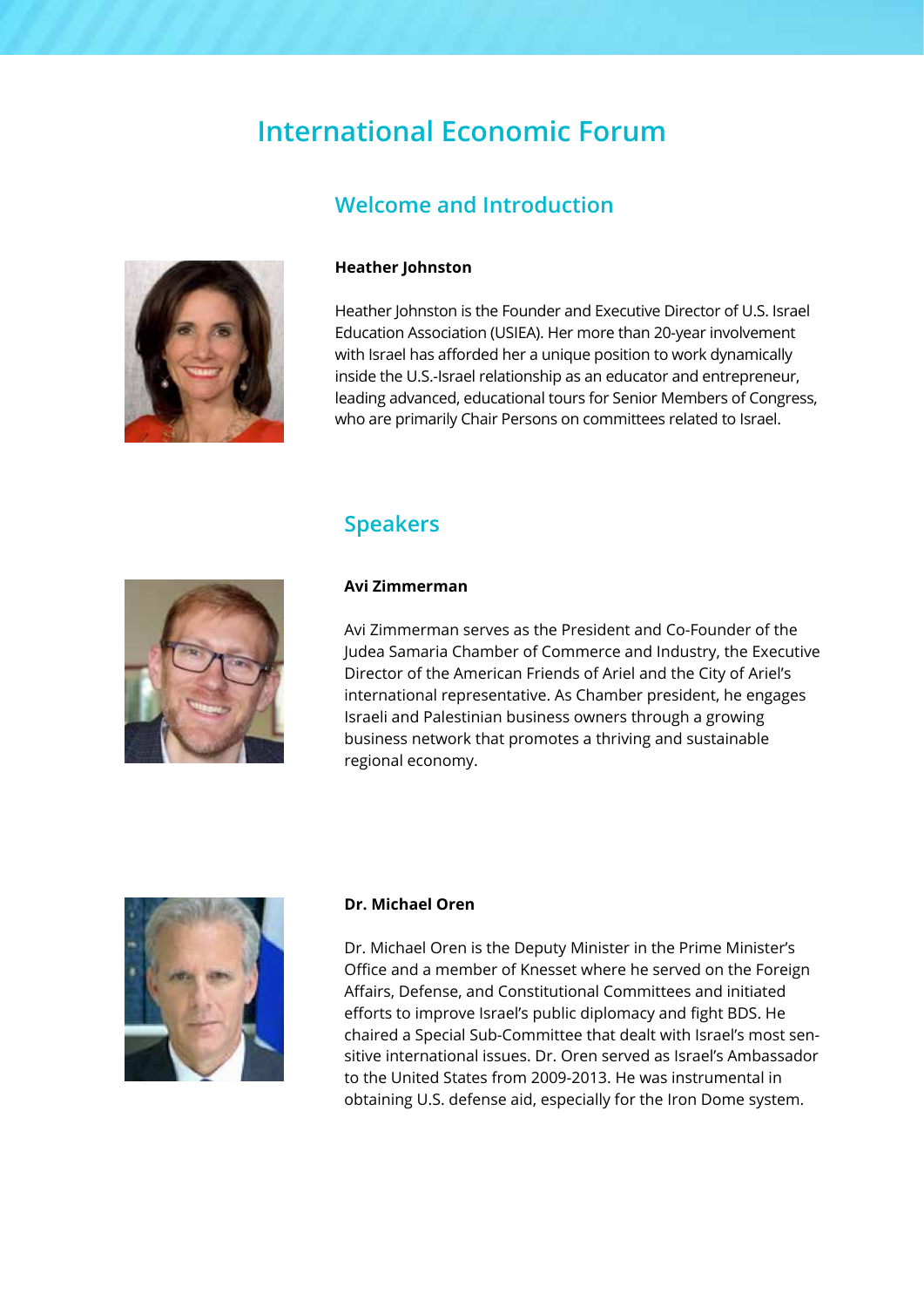

#### **Ashraf Jabari**

Ashraf Jabari is a prominent business and community leader in Hebron and Co-Founder of the Judea Samaria Chamber of Commerce and Industry. He is also a spokesperson for the Palestinian business community, advocating for business integration as a means to peaceful coexistence and economic prosperity for Palestinians and Israelis living in Judea and Samaria.



#### **U.S. Ambassador to Israel David Friedman**

Ambassador Friedman joined the law firm Kasowitz, Benson, Torres & Friedman (then known as Kasowitz, Hoff, Benson & Torres) in 1994. He served as an advisor to President Trump during his election campaign and transition into office. He became the U.S. Ambassador to Israel on May 15, 2017. Among his notable actions during his tenure as U.S. Ambassador are overseeing the move of the U.S. Embassy to Jerusalem and the first official visit of a U.S. Ambassador to Judea Samaria since before 1967.



#### **U.S. Senator James Lankford**

Senator Lankford served four years as the U.S. Representative for Oklahoma's 5th congressional district, prior to his election as U.S. Senator for Oklahoma in 2014. Senator Lankford serves on legislative committees for Finance, Homeland Security and Governmental Affairs, Federal Management, Appropriations and Indian Affairs and is Chairman, Subcommittee on Regulatory Affairs and Federal Management.